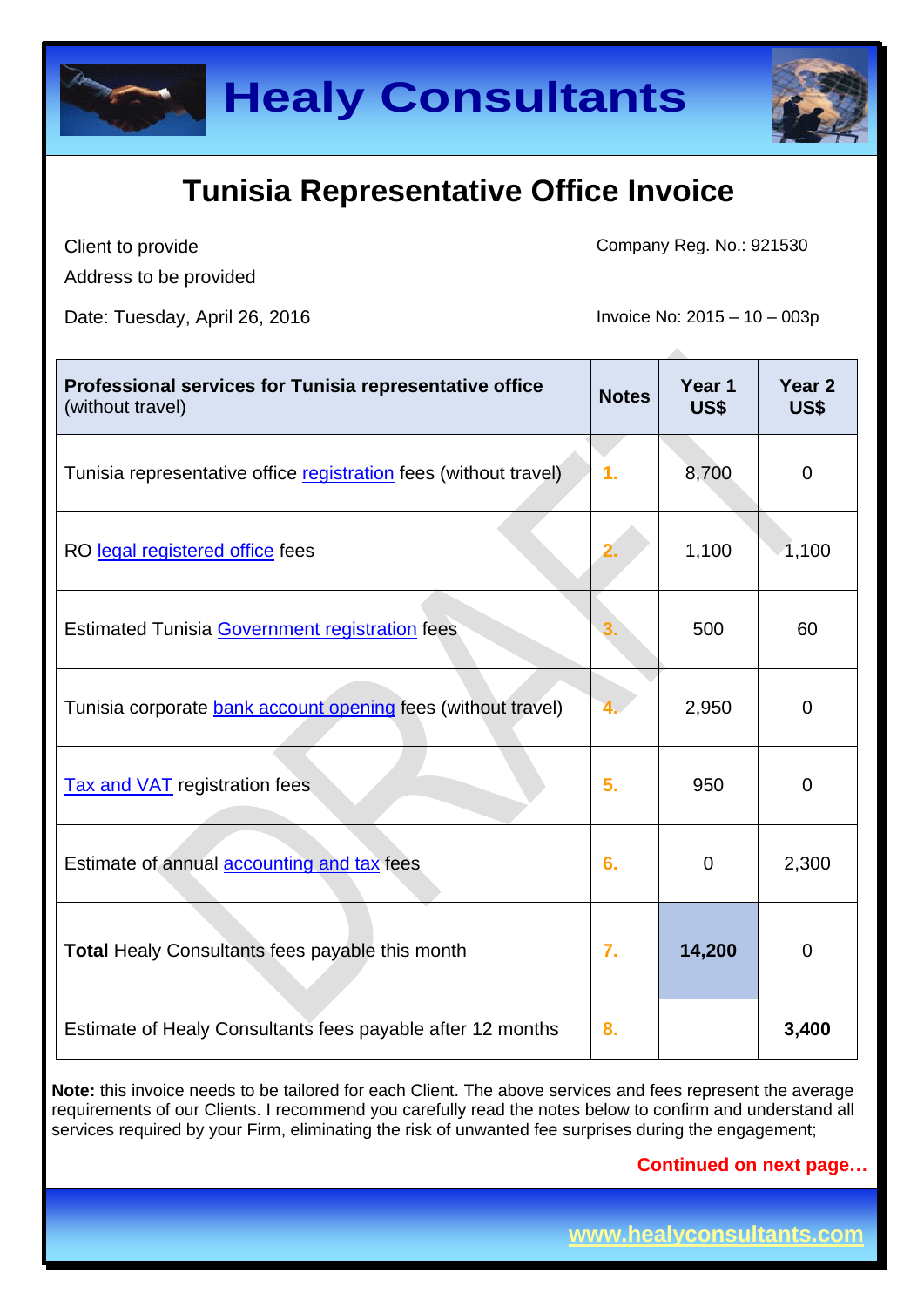



#### *Notes to invoice above*

**1.** Healy Consultants fees to efficiently and effectively complete Tunisia representative office registration within 4 [weeks](http://www.healyconsultants.com/tunisia-company-registration/fees-timelines/#timelines) by i) choosing the optimum regulatory license for our Client's business activities ii) reserving a representative office name with the [Promotion Agency](http://www.tunisieindustrie.nat.tn/fr/doc.asp?mcat=13&mrub=96) iii) settling our accountant and lawyer fees and  $|v\rangle$  preparing a high quality representative office registration application for the Tunisian Government;

All [engagement fees](http://www.healyconsultants.com/company-registration-fees/) (click link) are agreed and paid up front and agree to the fees published on our country web pages. Consequently, there are no hidden fees, surprises or ambushes throughout the engagement. All engagement deadlines are agreed up front in the form of a [detailed](http://www.healyconsultants.com/index-important-links/example-project-plan/)  [project plan,](http://www.healyconsultants.com/index-important-links/example-project-plan/) mapping out [deliverables](http://www.healyconsultants.com/deliverables-to-our-clients/) by week throughout the engagement term;



Every week during the engagement, Healy Consultants will email our Client a [detailed status](http://www.healyconsultants.com/index-important-links/weekly-engagement-status-email/)  [update.](http://www.healyconsultants.com/index-important-links/weekly-engagement-status-email/) Our Client is immediately informed of engagement problems together with solutions. Your dedicated engagement manager is reachable by phone, Skype, live chat and email and will communicate in your preferred language;

- **2.** In accordance with the [Tunisia Commercial Code No 129,](http://www.wipo.int/wipolex/en/text.jsp?file_id=202217), a representative office shall as from the date of its registration have a legal registered office in Tunisia, to which all official government communications and notices may be addressed. To comply with this statutory requirement, Healy Consultants' Tunisia office will be the registered office address for your representative office. Thereafter, this address will be used to receive government correspondence including **i)** tax letters **ii)** notice of the legal annual return; and **iii)** all government communications. Most of our Clients wish to place [Healy Consultants'](http://www.healyconsultants.com/corporate-outsourcing-services/company-secretary-and-legal-registered-office/) office [address](http://www.healyconsultants.com/corporate-outsourcing-services/company-secretary-and-legal-registered-office/) on invoices, contracts, websites and business cards;
- **3.** This fee is an estimate of government costs payable during your Firm's engagement. All government fee payments will be supported by original receipts and invoices. Examples of government costs include **i)** register the articles of association with the [Promotion Agency;](http://www.tunisieindustrie.nat.tn/fr/doc.asp?mcat=13&mrub=96) **ii)** pay filling of existence application with [Tax Administration Authority;](http://www.pm.gov.tn/pm/article/article.php?id=199&lang=en) **iii)** submit representative office documents with the [Court's Clerk](http://www.tunisieindustrie.nat.tn/en/doc.asp?mcat=13&mrub=99&msrub=184&dev=true#&tar&) and **iv)** pay publication fee with the [Official Gazette.](http://www.linguee.com/french-english/translation/journal+officiel+de+la+r%C3%A9publique+tunisienne.html) Following engagement completion, Healy Consultants will refund our Client any excess of funds received over actual Government costs paid;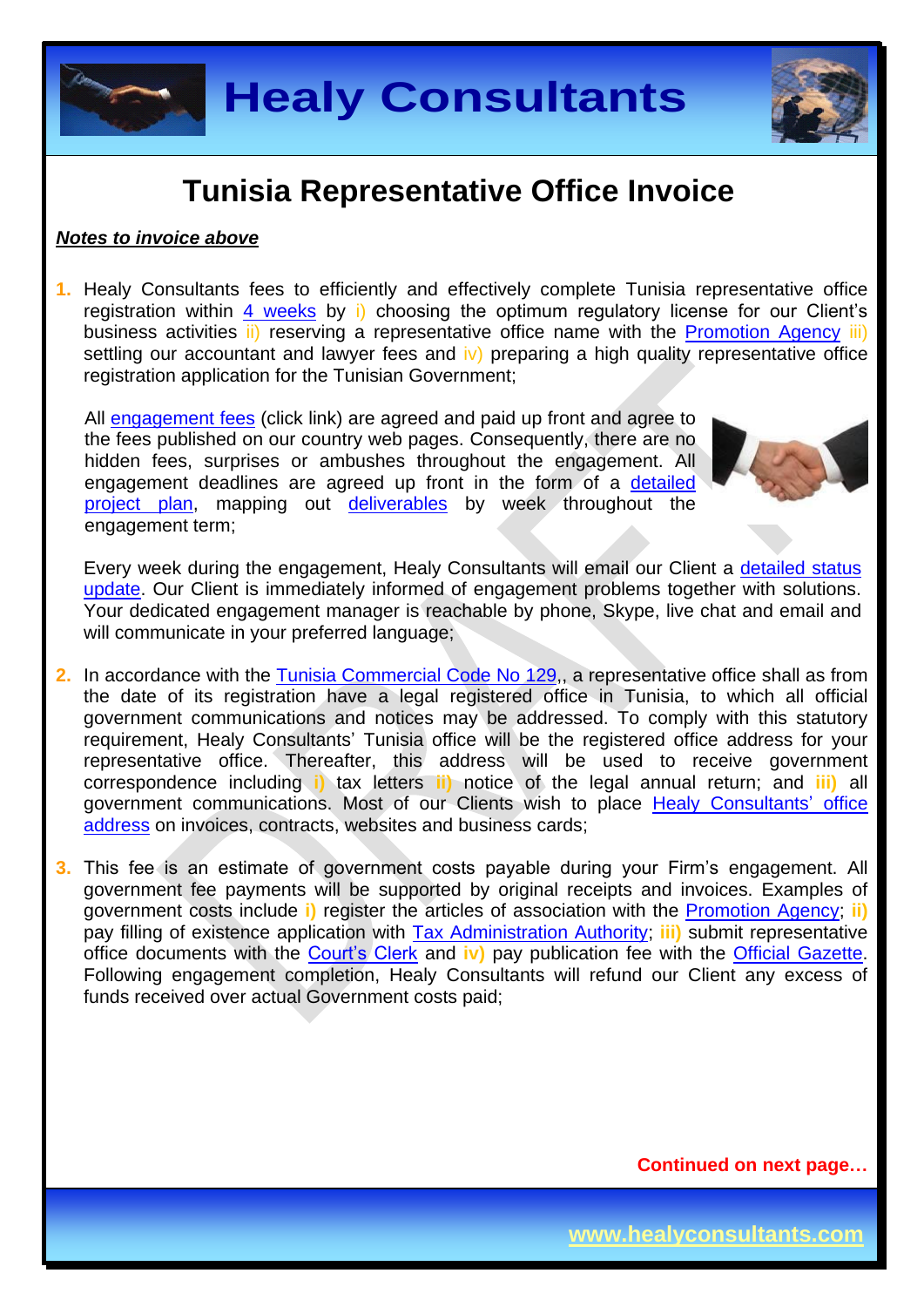



**4.** Healy Consultants will be pleased to open a Tunisia corporate bank account without our Client travel. It is a time consuming task, and Healy Consultants will shelter our Client from the associated administrative challenges. As you can appreciate, it is a difficult task to obtain bank account approval through a newly formed representative office when parent company shareholders, directors and bank signatories reside overseas. Healy Consultants will prepare a business plan for the bank to optimize the probability of corporate bank account approval. Depending on our Client's business and nationality, there is a 20% probability the banks will request a bank signatory to travel for a one hour bank interview. Healy Consultants will try its best to negotiate with the bank for a travel exemption. If our Client must travel to Tunisia for corporate bank account opening, Healy Consultants will refund our Client US\$950;

If our Client is not comfortable with only a Tunisia corporate bank account, Healy Consultants will be pleased to open [an international corporate bank account](http://www.healyconsultants.com/international-banking/) (click link) outside of Tunisia. Examples include New York, Germany, Liechtenstein, Austria, Bulgaria, South Africa, Australia, London, South America or Dubai. All banks will be top tier banks in these countries with excellent internet banking services. Example of our global banking partners include HSBC, Standard Chartered Bank, Citibank, Barclays, Standard bank, ANZ bank, VTB bank, UBS, Credit Suisse;

The banks enjoys ultimate power of approval of corporate bank account applications. Consequently, guaranteed success is outside of Healy Consultants' control. What is inside our control is the preparation and submission of a high quality bank application that maximizes the likelihood of approval. To date, we enjoy a 100% approval record because of our global [banking relationships](http://www.healyconsultants.com/international-banking/corporate-accounts/) and determination.







Global banks continue to tighten corporate bank account opening procedures, their internal compliance departments completing more thorough due diligence of Clients. Consequently, our Clients should expect the bank account approval period to take up to 4 weeks. Furthermore, global banks now require evidence of proof of business in the country where the corporate bank account will be, including sales contracts or lease agreement;

**5.** In accordance with Tunisia Corporate Taxation Code, each entity must register for corporate tax and VAT at the Tunisian [Tax Administration.](http://www.pm.gov.tn/pm/article/article.php?id=199&lang=en)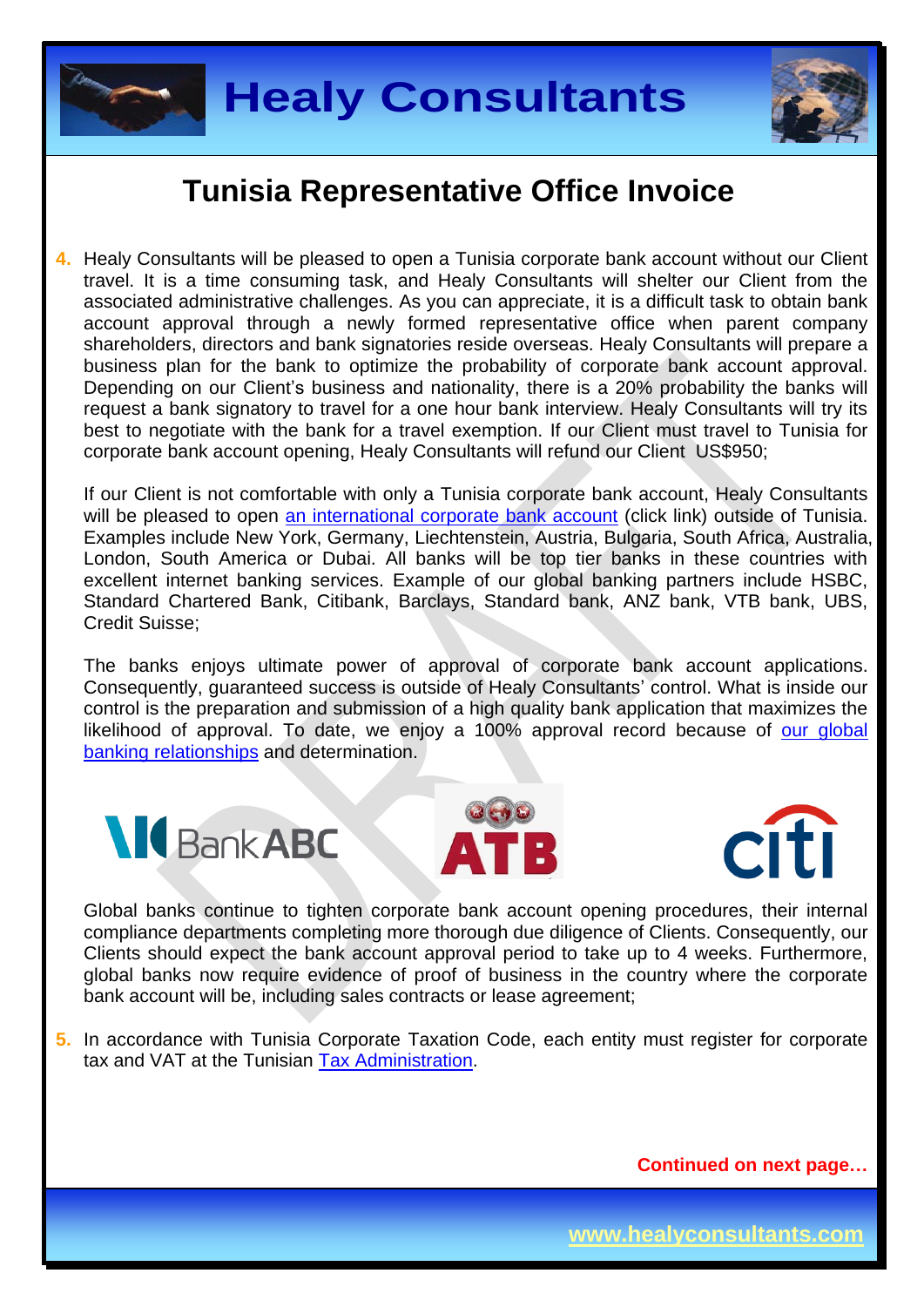



**6.** For an active trading representative office, these [accounting and tax](http://www.healyconsultants.com/tunisia-company-registration/accounting-legal/) fees are an estimate of Healy Consultants fees to efficiently and effectively discharge your annual representative office accounting and tax obligations. Following receipt of a set of draft accounting numbers from your representative office, Healy Consultants will more accurately advise accounting and tax fees. For a dormant representative office, Healy Consultants fees are only US\$950;



- **7.** All fees quoted in this invoice correspond to fees quoted [on Healy Consultants'](http://www.healyconsultants.com/company-registration-fees/) website. Please review this invoice carefully to identify errors. During the rush of the business day, it is possible that Healy Consultants inadvertently made fee calculation errors, typing errors or omitted services or omitted historic fee payments from Clients. In the unfortunate event you identify invoice errors, please revert to me directly re the same. I apologize in advance if I or my staff made invoice errors;
- **8.** Assuming our Clients re-engage Healy Consultants in year 2, this fee is an estimate of the fees payable next year, 12 months after the date of representative office registration;
- **9.** The fees quoted in this invoice are a prediction of the fees required to efficiently and effectively complete this engagement in a timely manner. If during the engagement Healy Consultants realizes that the project is more complex than anticipated, requiring a large additional investment of time, my Firm will revert to request additional fees. If Healy Consultants completes the engagement faster and more easily than expected, Healy Consultants is happy to refund some fees to our Client;
- **10.**Representative office business activities are limited to i) market research ii) Client after sales support and  $\overline{iii}$  promoting the business of the parent company and  $\overline{iv}$  research and development. A Representative office can i) lease office premises and ii) but cannot issue sales invoice to Clients' nor *iii*) sign local sales. A representative office cannot import and export goods. The life of the Representative office is limited to that of the parent company.
- **11.** Engage Healy Consultants to [project manage](http://www.healyconsultants.com/project-manage-engagements/) business set up in every country on the planet. We are the best in the [world](http://www.healyconsultants.com/best-in-the-world/) at what we do, timely completing [the A to Z](http://www.healyconsultants.com/a-to-z-of-business-set-up/) of every country engagement;
- 12. In accordance with [Tunisia Commercial Code No 129,](http://www.wipo.int/wipolex/en/text.jsp?file_id=202217) it is likely your Firm will need a local, Tunisian who will be the legal registered officer when dealing with the Government. Healy Consultants will assist secure a [passive professional](http://www.healyconsultants.com/resident-director-services/) nominee a country resident director for a one time finder fee of US\$5,950. Thereafter, annual fees will directly paid by our Client to the nominee. Our estimate of annual fees payable amount to US\$18,000;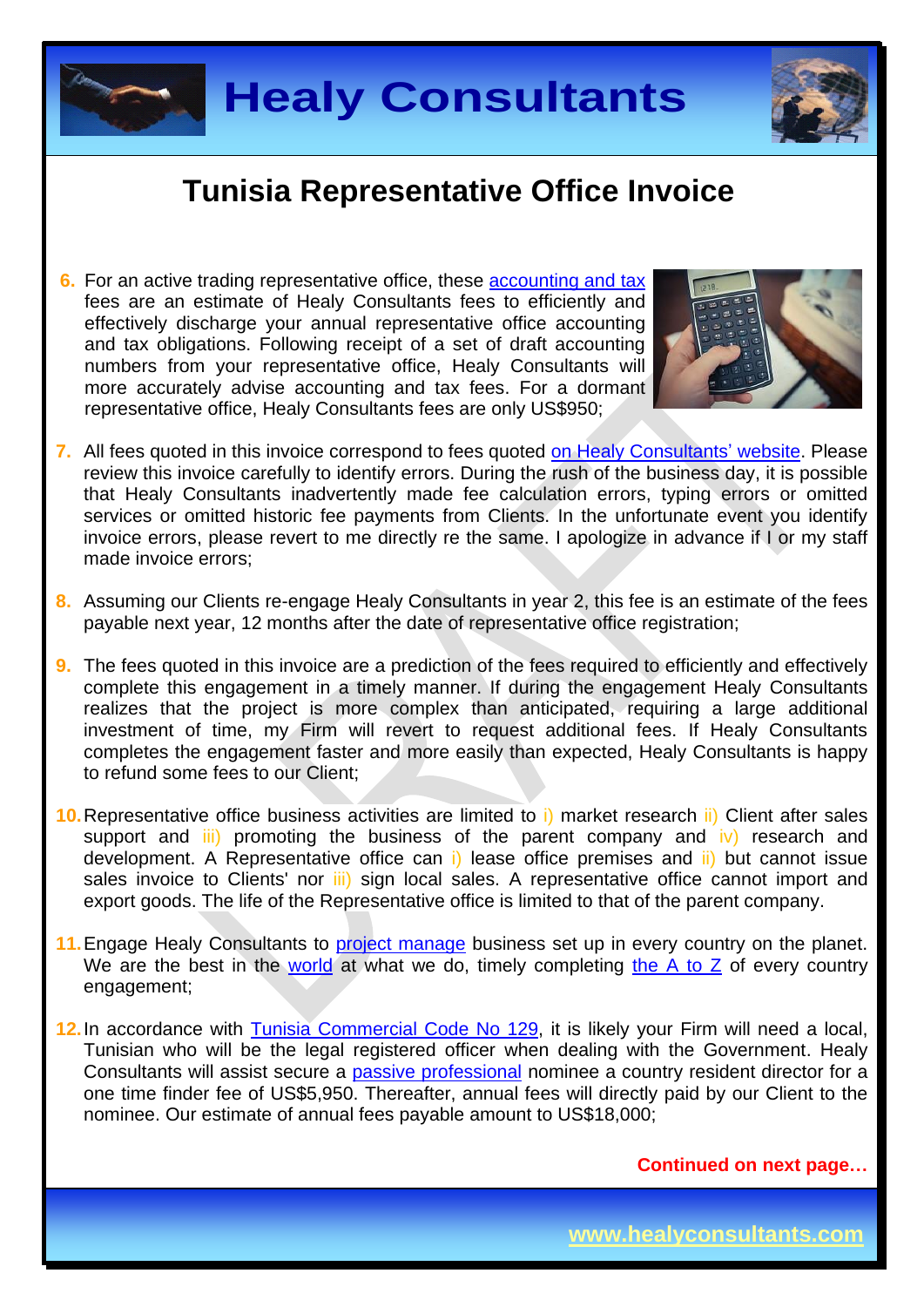



**13.** If our Client and Healy Consultants properly plan this engagement, our Clients' will *not* have to travel during this engagement. Healy Consultants will efficiently and effectively complete representative office registration and corporate bank account opening in a timely manner without our Client presence. Instead, our Client will need to **i)** sign and get documents legalized in the embassy in their country of origin and **ii)** courier the originals to Healy Consultants office;



- 14. Depending on our Client's business and nationality, the Tunisia Government may require a special regulatory license to carry on your business in the country. Healy Consultants will assist our Client secure license approval; there may be additional engagement fees. However, the Government enjoys ultimate power of approval of representative office registrations and business licenses;
- 15. If our Client requires nominee shareholder and director services [\(click link\),](http://www.healyconsultants.com/corporate-outsourcing-services/nominee-shareholders-directors/) Healy Consultants will be pleased to assist. Our fee for professional, passive nominee corporate shareholder amounts to US\$2,100 per annum. Our fee to be both nominee director and shareholder amounts to US\$6,600 per annum. Being the sole shareholders and sole director of a Client's representative office exposes Healy Consultants to reputation, litigation and financial risk;
- 16. If required, Healy Consultants will be pleased to assist your firm to secure employee [visa](http://www.healyconsultants.com/corporate-advisory-services/migration/) approvals. Our fee is US\$2,950 for the first employee, US\$1,950 for the second employee, US\$950 per employee thereafter. Our employee visa fees includes preparation of a quality visa application and submitting to the correct Government immigration officers. The Government enjoys ultimate power of approval of visa applications. Consequently, guaranteed success is outside of Healy Consultants' control. What is inside our control is the preparation and submission of a high quality immigration visa application that maximizes the likelihood of visa approval;
- **17.** After representative office registration is complete, the Tunisia Government must review and approve a lease agreement for office premises. If your Firm requires this service from Healy Consultants, our one-time fee amounts to US\$950. The monthly rent thereafter will be paid independently and directly to the landlord by our Client. An estimate of such a rental for a space of 10 sqm for one employee is US\$2,100 per month;
- **18.** Some of our Clients request Healy Consultants to provide temporary shared [office space](http://www.healyconsultants.com/virtual-office/) for 6 months until their preferred business premises is found. If your Firm requires this service, our one-time fee is US\$950. Monthly rental thereafter is paid directly to the landlord, independently of Healy Consultants;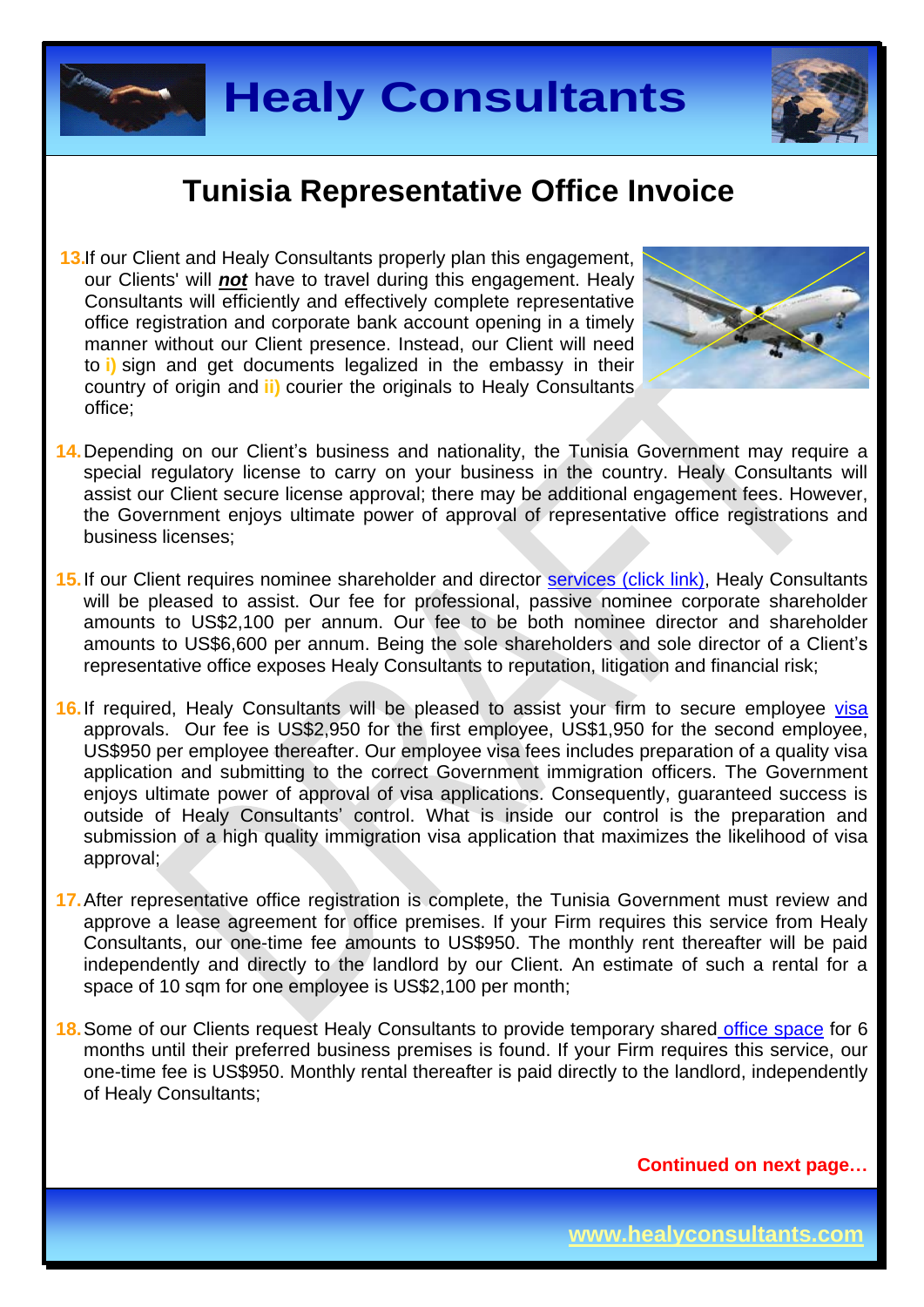



- **19.** Monthly and quarterly Government tax obligations include **i)** monthly VAT and payroll and **ii)**  quarterly corporation tax return filing. If you need our help, Healy Consultants can complete monthly Government reporting for a monthly fee of US\$860. Healy Consultants monthly support will include **i)** receive in dropbox the monthly invoices from our client **ii)** label monthly bank statement transactions **iii)** preparation and submission of VAT returns and **iv)** monitor monthly profit levels to minimize annual tax **v)** submission of monthly employee payroll reporting;
- 20. It is important our Clients are aware of their personal and corporate tax obligations in their country of residence and domicile. Let us know if you need Healy Consultants help to clarify your local and international annual tax reporting obligations;
- **21.** During the engagement, shareholders and directors' documents may need to be translated into the local language; before the Government and Bank approves representative office registration and corporate bank account opening respectively. Consequently, our Client should budget for possible additional translation and embassy attestation fees. Either our Client or Healy Consultants can complete this administrative task;

As always, Healy Consultants will negotiate with all third parties to eliminate or reduce additional engagement costs. For transparency purposes, all third party fee payments will be supported by original receipts and invoices. Examples of possible third party payments include **i)** embassy fees **ii)** notary public costs **iii)** official translator fees;

- 22. Some of our Clients' require an [immediate country solution.](http://www.healyconsultants.com/turnkey-solutions/) With this strategy, within one week Healy Consultants can supply our Client **i)** an existing dormant Tunisia representative office number and **ii)** an already approved Tunisia corporate bank account number and **iii)** a business address. Turnkey solutions are attractive to those entrepreneurs who wish to immediately close a country deal, sign a contract or invoice a customer;
- 23. As stipulated on our **[business website](http://www.healyconsultants.com/)** and in section 3 of our engagement letter, Healy Consultants will only commence the engagement following **i)** settlement of our fees and **ii)** completion and signing of our legal engagement letter;
- **24.** Healy Consultants will only incorporate your company after 75% of due diligence [documentation](http://www.healyconsultants.com/due-diligence/) is received by email. Healy Consultants will only open a corporate bank account after 100% of the Client's original due diligence documentation is received by courier;
- 25. During the annual renewal engagement with our Client, our in-house Legal and Compliance [Department \(click link\)](http://www.healyconsultants.com/about-us/key-personnel/cai-xin-profile/) reviews the quality and completeness of our Client file. Consequently,

**Continued on next page…**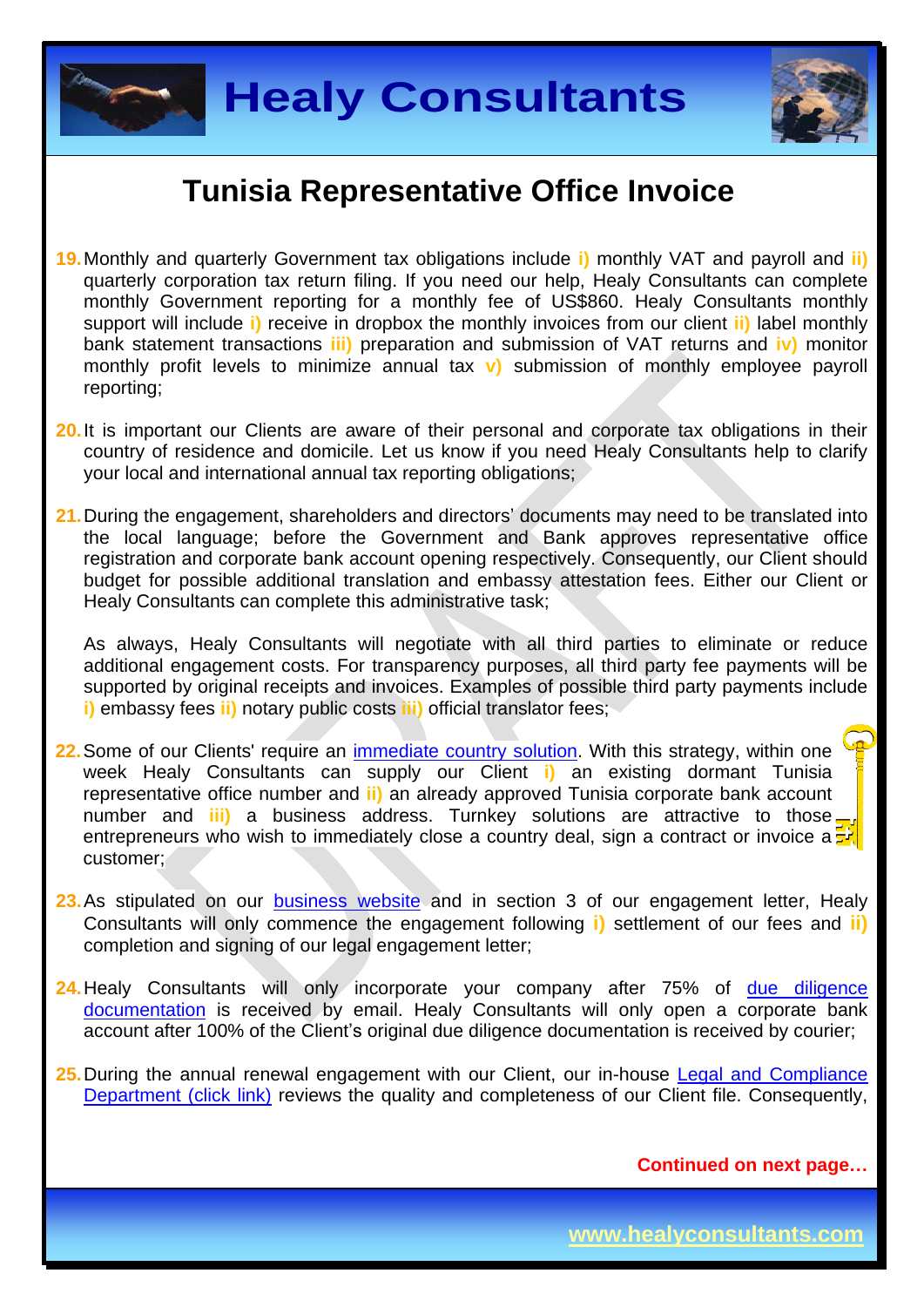



Healy Consultants may revert to our Client to ask for more up to date due diligence [documentation;](http://www.healyconsultants.com/due-diligence/)

- **26.** To assist our Clients to minimize foreign exchange costs, we offer the payment in SG\$, Euro, Pounds or US\$. Kindly let me know in which currency your Firm prefers to settle our fees and I will send an updated invoice, thank you;
- 27. Some of our Clients' engage Healy Consultants to [recruit \(click link\)](http://www.healyconsultants.com/corporate-outsourcing-services/how-we-help-our-clients-recruit-quality-employees/) local employees. We have a lot of experience in this area and we are quite skilled at securing quality candidates for our Clients';
- 28. To efficiently and effectively complete your engagement in a timely manner, we recommend your Firm transfers these funds to Healy Consultants corporate bank account. Thereafter, our Incorporation and Banking Team will aggressively advance your engagement, providing your Firm daily feedback as to engagement status. I would be grateful if you email us the bank transfer advice slip to enable my Accounting Department to accurately and timely identify bank receipts:



**Continued on next page…**